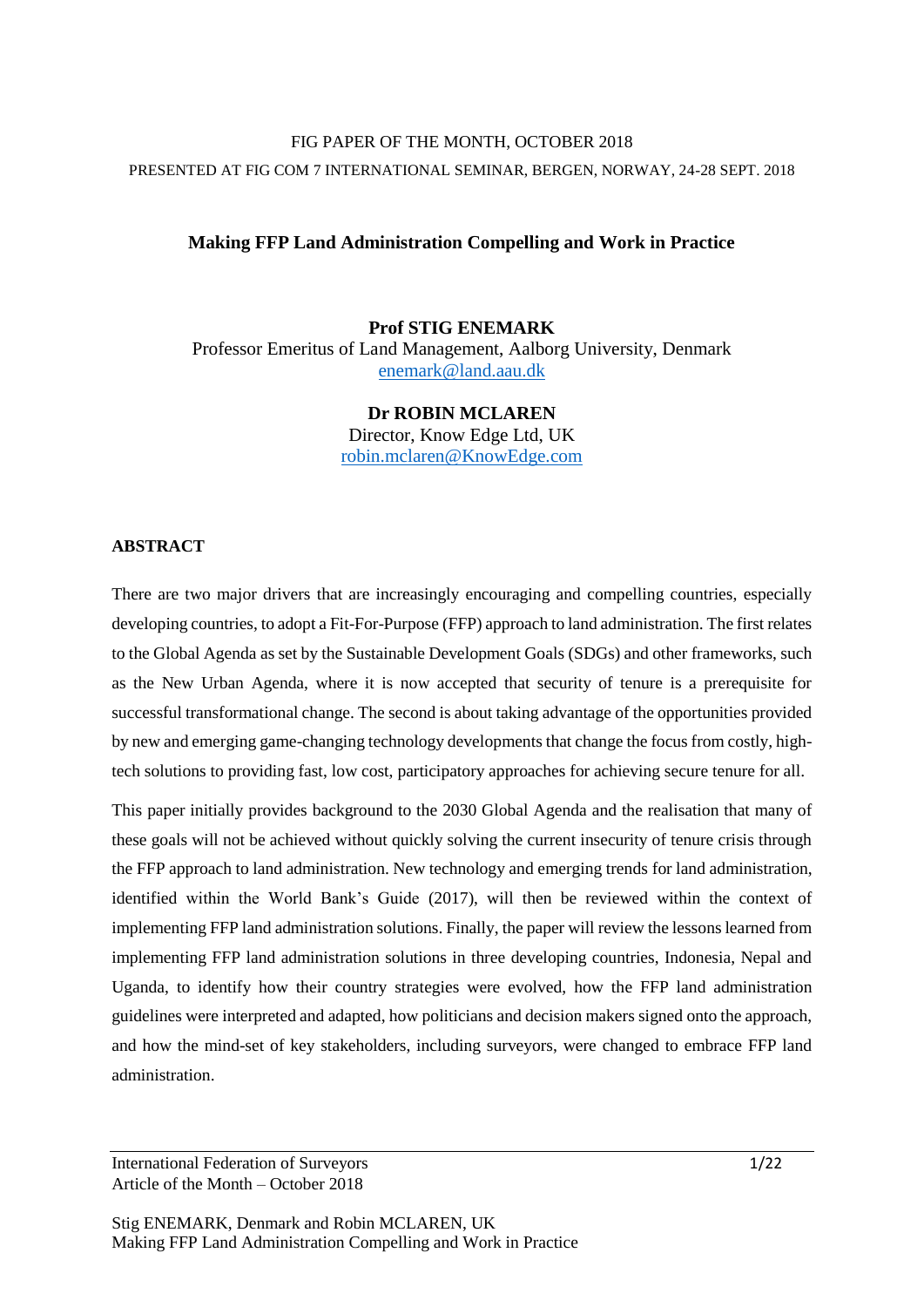#### **1 INTRODUCTION**

Most developing countries are struggling to find remedies for their many land problems that are often causing land conflicts, reducing investments and economic development, continuing poverty, hunger and malnutrition, and preventing countries reaching their true potential. Existing investments in land administration have been built on legacy approaches, have been fragmented, and have not delivered the required pervasive changes and improvements at scale. While a wealth of literature emphasizes the need for security of tenure and elaborates on its benefits, including the opportunities of significantly contributing to poverty reduction and sustainable development, the conventional approaches to land administration do not make this a reality. The standard solutions have not helped the most needy - the poor and disadvantaged - that have no security of tenure. In fact, the beneficiaries have often been the elite and organizations involved in land grabbing. It is time to rethink these traditional approaches. New solutions are required that can deliver security of tenure for all, are affordable and can be quickly developed and incrementally improved over time. The FFP approach to land administration has fortunately emerged to meet these simple, but challenging requirements.

### **2 2030 GLOBAL AGENDA**

There is a broad agreement that, while the Millennium Development Goals (MDGs) provided a focal point for governments, they were too narrowly focused. The MDGs are now replaced by the Sustainable Development Goals (SDGs) with a new, universal set of 17 goals and 169 targets that UN member states are committed to use to frame their agenda and policies over the next 15 years (2016-2030), see Figure 1. The goals are action oriented, global in nature and universally applicable. Targets are defined as aspirational global targets, with each government setting its own national targets guided by the global level of ambition, but taking into account national circumstances. The goals and targets integrate economic, social and environmental aspects and recognise their interlinkages in achieving sustainable development in all its dimensions.



Figure 1. The Sustainable Development Goals (UN, 2015).

International Federation of Surveyors 2/22 Article of the Month – October 2018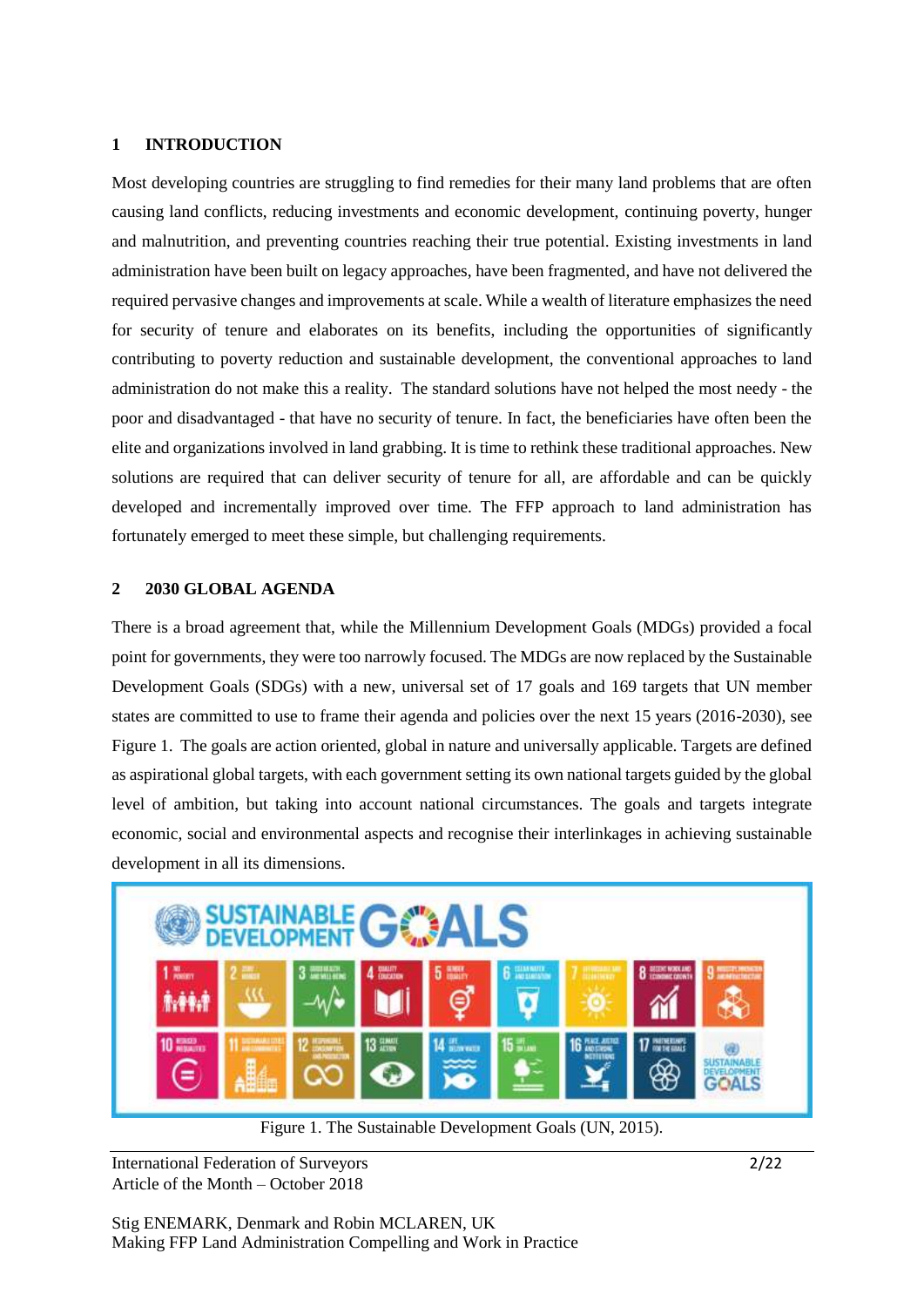The SDGs provide a framework around which governments, especially in developing countries, can develop policies and encourage overseas aid programmes designed to alleviate poverty and improve the lives of the poor. In particular, the SDGs Target 1.4 (secure tenure rights to land) will not be achieved with conventional land governance. Similarly, the land component is referred to in target 3 of Goal 2 on ending hunger, and, more generally in Goal 5 on gender equity, Goal 11 on sustainable cities, Goal 15 on life on land, and Goal 16 on peace, justice and strong institutions. These goals and targets will never be achieved without having good land governance and well-functioning countrywide land administration systems in place. The SDGs represent a rallying point for NGOs to hold governments to account. In other words, the SDGs are a key driver for countries throughout the world – and especially developing countries – to develop adequate and accountable land policies and regulatory frameworks for meeting the goals.

## **2.1 The Wider Global Agenda**

It should be recognised that, next to the SDGs, the wider global agenda includes a range of global issues, such as responsible governance of tenure, human rights and equity, climate change and natural disasters, rapid urbanisation, and the New Urban Agenda – see Figure 2.



Figure 2. The wider global agenda includes a range of land related issues.

Solutions to the overall global land issues relate to alleviation of poverty, social inclusion and stability, investments and economic development, and environmental protection and natural resource management. These land matters are now embedded in the SDGs and the land professionals are the custodians of the systems dealing with these land issues and responsible for delivering appropriate land administration policies and services.

There is a strong requisite for effective monitoring and assessment of progress in achieving the SDGs as provided through the annual progress reports (UN 2017). There is a need for reliable and robust data for devising appropriate policies and interventions for the achievement of the SDGs and for holding governments and the international community accountable. Such a monitoring framework is crucial for encouraging progress and enabling achievements at national, regional and global level. This calls for a

International Federation of Surveyors 3/22 Article of the Month – October 2018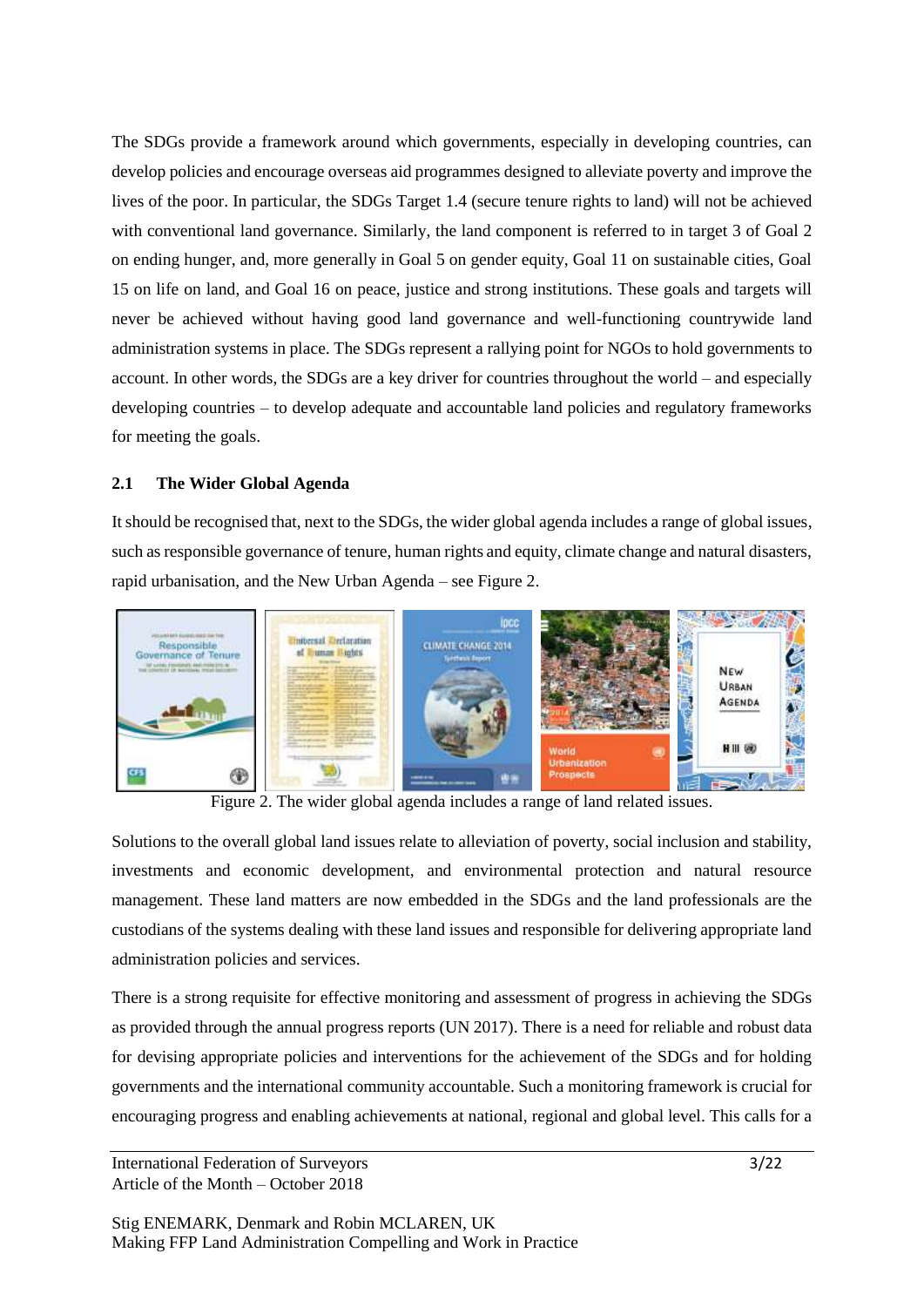"data revolution" for sustainable development to empower people with information on the progress towards meeting the SDG targets (UN, 2014, p.7).

## **2.2 The FFP Response**

The FFP approach is flexible, includes the adaptability to meet the needs of society today and the outcome can be incrementally improved over time, when required. The FFP approach takes advantage of advances in technology development that now allows for aerial / satellite imagery to be provided quickly and at low / affordable costs. These imageries can be used for identifying and recording the visible boundaries of the individual land parcels rather than using conventional field surveys and complying with high accuracy standards. The identification and recording of visual boundaries is undertaken in a participatory process involving the local community. The participatory process may also include "walking the boundaries" using handheld GPS to capture boundary corners on a tablet imagery. This simple identification and recording can be upgraded over time, e.g. triggered in response to social and legal needs of economic development, investments and financial opportunities that may emerge over the longer term. The FFP approach thereby enables land rights to be secured for all in a timely and affordable way. Similarly, the FFP approach looks at recording all rights – legal as well as legitimate – and enables for updating and upgrading over time in accordance with the continuum of land rights (UN-HABITAT/GLTN, 2008). The FFP approach also advocates for the use of a flexible ITC approach and an integrated institutional framework without bureaucratic barriers.

## **3 NEW AND EMERGING TECHNOLOGIES IN LAND ADMINISTRATION**

The World Bank, with sponsorship from the Nordic Trust, has recently published the "New Technology and Emerging Trends: The State of Play for Land Administration" Guide (World Bank, 2017). The Guide provides decision support to designers of Land Administration programs requiring guidance on what new and emerging technologies could be effectively adopted and integrated within their programs. The Guide is positioned within the context of implementing FFP land administration solutions where technical solutions supporting the implementation of the spatial framework need to be complemented by appropriate legal and institutional frameworks. The Guide has the following target audience:

- **World Bank**: Staff providing guidance to developing countries designing their land administration programs; staff specifying land administration programs for developing countries;
- **Donors**: Donors providing guidance and aid to developing countries designing their land administration programs;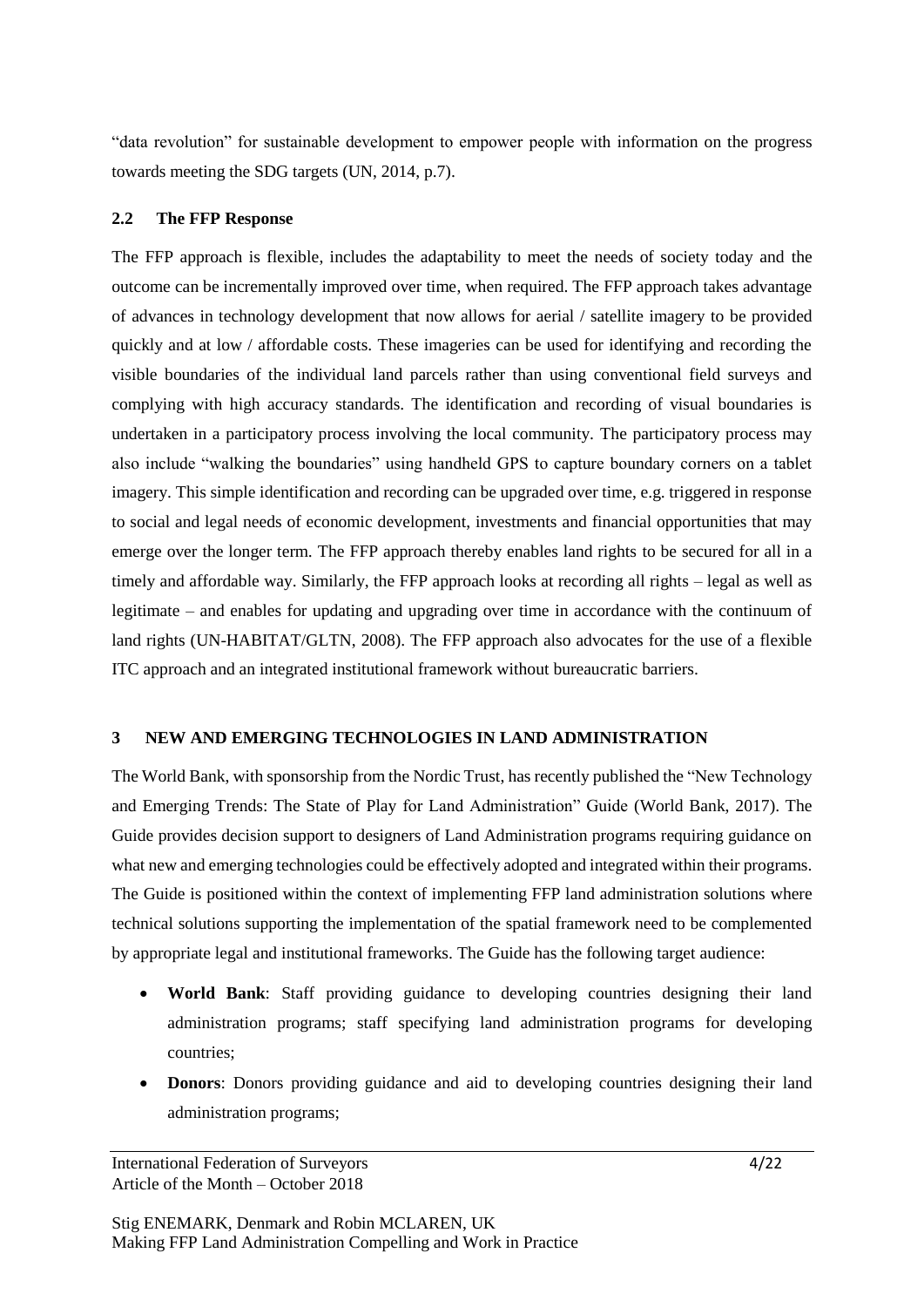- **Policy & Strategy Makers**: Senior civil servant decision-makers involved in formulating policies in the land sector; senior level staff in land administration / management agencies; and
- **Implementers**: Public and private sector land professionals involved in land administration; NGOs / CSOs.

## **3.1 Fit-For-Purpose (FFP) Land Administration Context of the WB Guide**

The FFP Land Administration approach (Enemark, et al., 2016) provides an innovative and pragmatic solution to land administration. The solution is focused on developing countries, where current land administration solutions are not delivering, with often up to 90 per cent of the land and population in developing countries left outside the prevailing formal version. The approach is directly aligned with country specific needs, affordable, flexible to accommodate different types of land tenure, and also upgradable when economic opportunities or social requirements arise. It is highly participatory, can be implemented quickly and aimed at providing security of tenure for all. Most importantly, the FFP approach can start very quickly using a low risk entry point that requires minimal preparatory work. It can be applied to all traditions of land tenure across the globe.

To significantly accelerate the process of recording land rights, the FFP Land Administration approach advocates the use of a range of scales of imagery as the spatial framework, wherever feasible, on which to identify and record visible tenure boundaries. This fast, affordable and highly participatory approach is appropriate for the majority of land rights boundaries. Using imagery also allows the spatial framework to be used by many other land administration and management activities and generate wider benefits.

Security of tenure does not in itself require precise surveys of the boundaries. The most important aspect of security of tenure for the majority of unregistered land parcels is identification of the land object and its relation to neighbouring objects, in relation to the connected legal or social right. The absolute precision of the survey is less important, except perhaps in high value land and properties, and nonvisible or contested boundaries when higher precision, but more costly conventional ground survey methods and monumentation, may be necessary.

Rather than mandating a single surveying specification for capturing land rights across an entire country, the FFP approach supports flexibility in adopting a variety of techniques to capture the land rights depending on local circumstances, a flexibility that will ensure lower costs and higher speeds in the capture of land rights. However, this does require that those designing the FFP projects are familiar with and able to select the most suitable options from the myriad of emerging technologies and solutions that show significant promise in accelerating the process even more. This raises questions such as: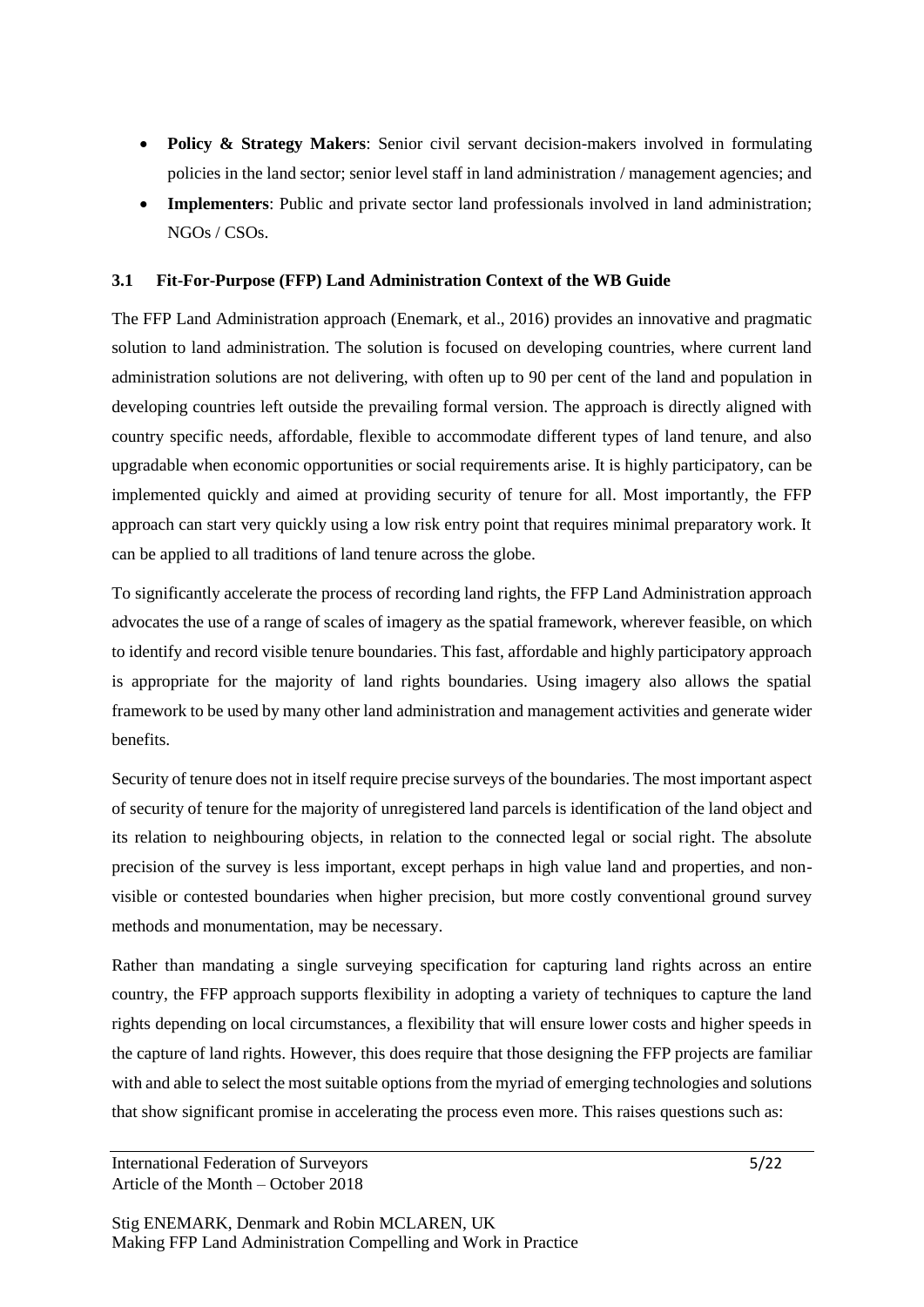- Which imagery (satellite, aerial or drone) and what resolution are appropriate?
- Should we continue with paper orthophotomaps to support mapping and adjudication participation? Or should we adopt mobile technologies?
- How does urban density influence our choice of survey technique?
- Do community mapping and rights adjudication tools have a role to play within formal land administration systems, and can they support mainstream activities?
- Is automatic extraction of linear and settlement features suitable for land administration?
- Are modern SMS or other mass media approaches appropriate to raise public awareness of land registration programs?
- What are the key technological gaps and emerging trends?

The purpose of the Guide is to provide designers of country-specific FFP Land Administration strategies with guidance on the current status of technology and emerging trends. This should allow the most appropriate technical solutions to be adopted in designing and implementing the Spatial Framework for the FFP Land Administration approach. This guidance aims to ensure that the capture, management and dissemination of land rights information will be achieved using the most cost-effective solutions, meets the precision and accuracy requirements, matches the technical resources within the country, is compatible with social cultures and can be implemented quickly over large areas.

Therefore, the Guide should be used in conjunction with the GLTN sponsored "Fit For Purpose Land Administration: Guiding Principles for Country Implementation." (Enemark, et al., 2016). The FFP concept includes three core components: the spatial, the legal, and the institutional frameworks – see Figure 3. Each of these components includes the relevant flexibility to meet the actual needs of today, yet can be improved incrementally over time in response to societal needs and available financial resources. The three framework components are inter-related and form a conceptual nexus underpinned by the necessary means of capacity development. Each of the frameworks must be sufficiently flexible to accommodate and serve the current needs of the country within different geographical, judicial, and administrative contexts.

Hence, although the Guide covers technology solutions, it is imperative that the decision making process on technology is made with the full understanding of the impact on the legal and institutional frameworks. Importantly, prior to building the spatial framework and issuing any certificates of land rights, it must be ensured that the regulations and institutions for maintaining and updating the FFP land administration system are in place. Without the institutional capacity and also incentives for the parties to update the system in relation to the transfer of land rights and land transfers, it will quickly be outdated and unreliable and lead to waste of investments for building the system in the first place.

International Federation of Surveyors 6/22 Article of the Month – October 2018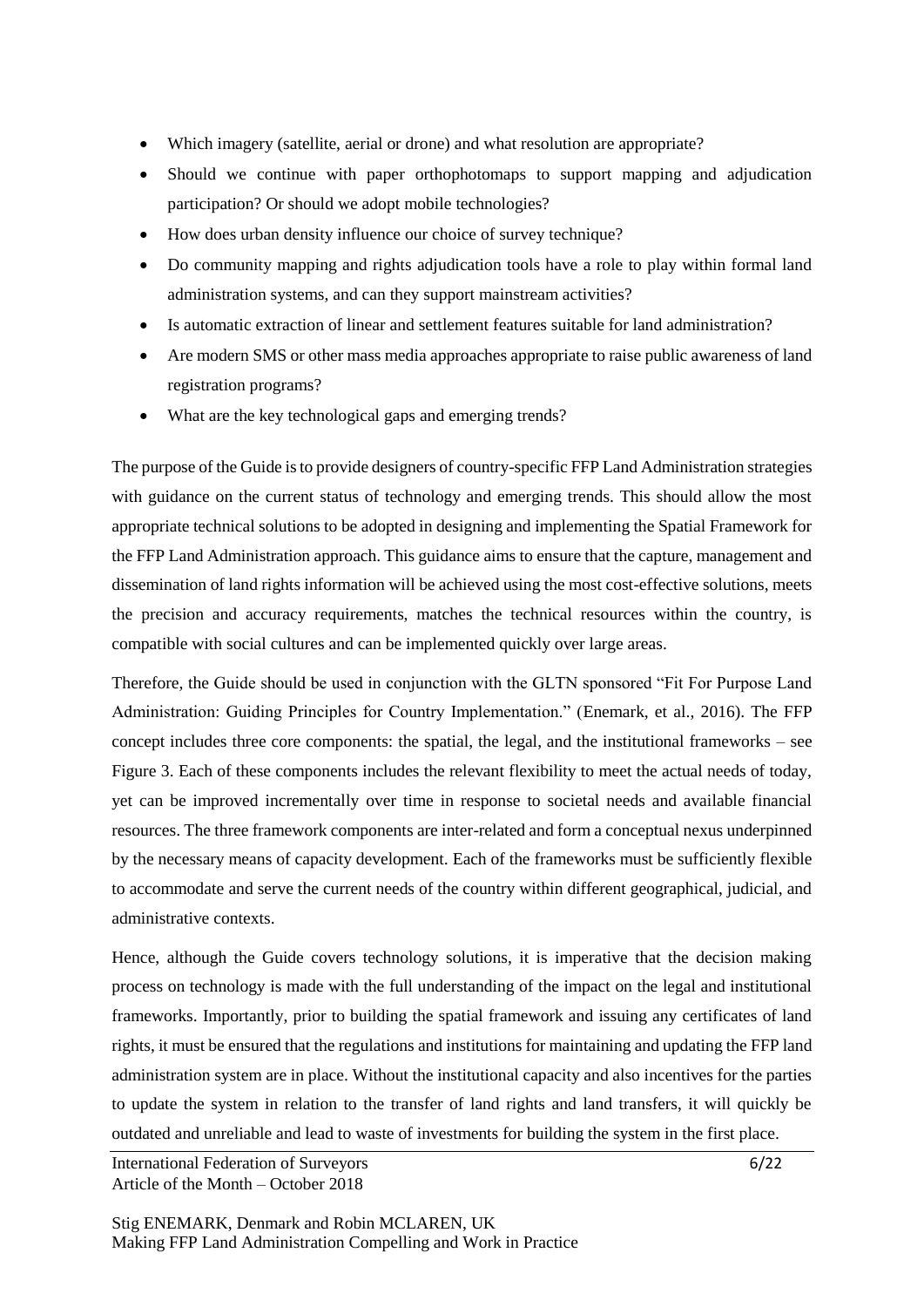

Figure 3: The Fit-For-Purpose Concept and associated Frameworks (Enemark, et.al. 2016).

## **3.2 Scope of Technology Solutions and Approaches in the Guide**

The Guide reviews and assesses new technology solutions that are currently operating successfully in land administration systems, but also emerging disruptive technologies that could significantly accelerate the land administration processes. This will allow the risk of when, and if, to adopt this emerging technology, to be judged. Although there have been advances in supporting technologies such as enterprise content and document management, optical character recognition and biometric recording of individuals, these are not considered within the Guide. This emerging technology includes, for example:

- Use of social media to engage with land stakeholders;
- Use of appropriate imagery sources (satellite, airplane or drone) to map parcel boundaries, with AI or crowd-sourced solutions to extract features from imagery, and/or extraction of land parcel boundaries from point clouds if LiDAR is collected simultaneously;
- Use of effective emerging methods for capturing rights in the field using smartphones or tablets, and/or auto geo-referencing of interpreted, participatory map-sketching; and
- Use of cloud and/or blockchain technology for immutable recording and management of rights.

These are particularly powerful when combined with less recent technologies, such as:

International Federation of Surveyors 7/22 Article of the Month – October 2018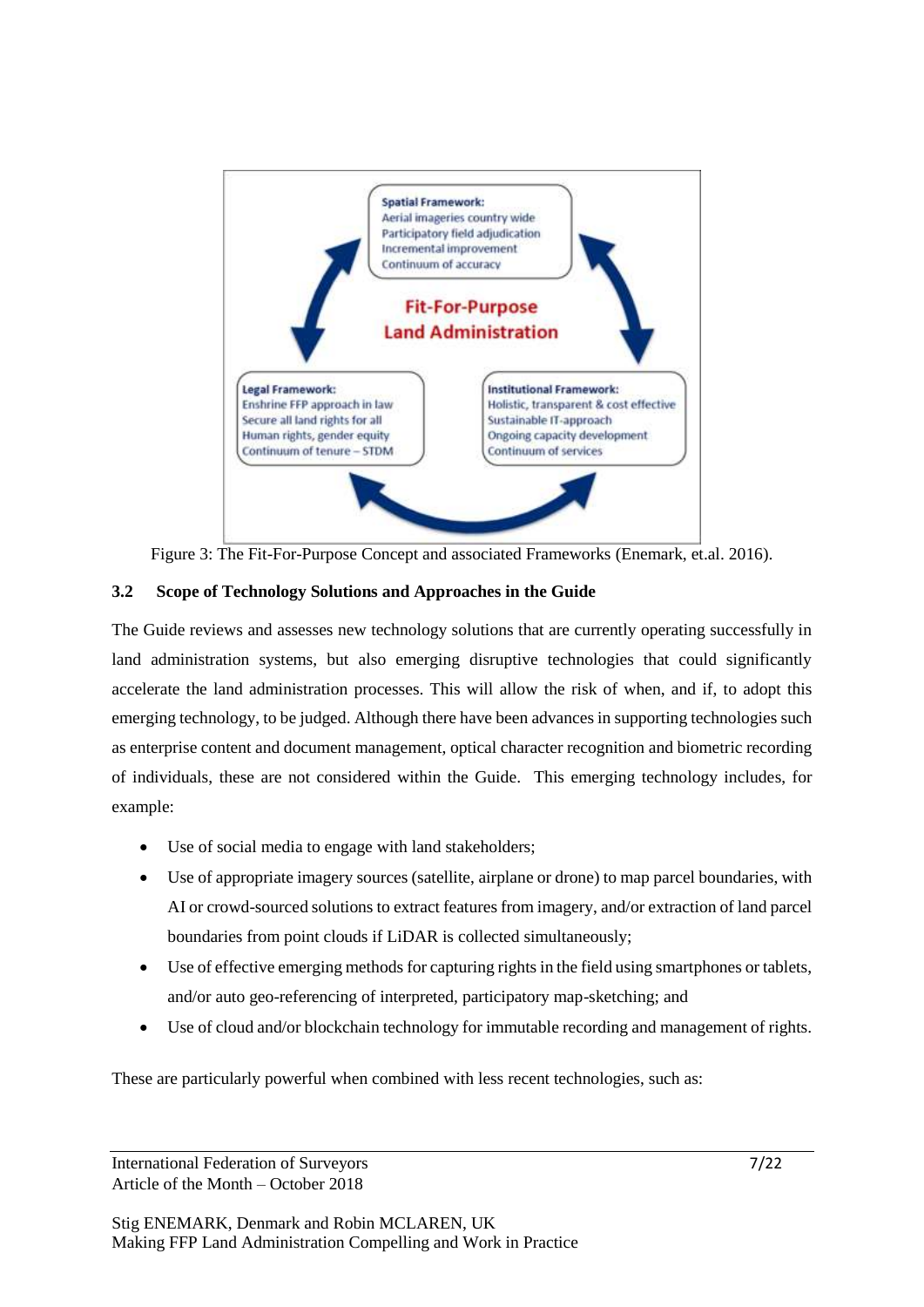- Use of freely-available satellite imagery and OpenStreetMap (OSM) data for reconnaissance mapping of the study area to identify possible issues and stakeholders;
- Use of portable digital devices and crowdsourcing techniques to record inhabitants and attitudes (hopes and fears) about land rights; and
- Use of modern data model standards (LADM and STDM) for defining, recording and managing rights, restrictions and responsibilities, especially ensuring no gender or other bias.

The Guide clarifies which of the identified techniques are fully operational, what is still in the early piloting phase and what is still pure research. It is emphasized that the technologies and approaches reviewed by the Guide do not represent an exhaustive nor exclusive list, but provides an indication of good practice and emerging trends that should be reviewed alongside additional consultations. The technologies and approaches included in the Guide are shown in the Table 1 below:

| Technologies and approaches included in the WB Guide (2017) on<br>"New Technology and Emerging Trends: The State of Play for Land Administration" |                                        |
|---------------------------------------------------------------------------------------------------------------------------------------------------|----------------------------------------|
| • Global Property Rights Index (PRIndex)                                                                                                          | Cadasta Platform                       |
| Social Media (for Land Administration)                                                                                                            | Meridia (formerly Landmapp)            |
| • Use of Unmanned Aerial Vehicles (UAVs)                                                                                                          | Solutions for Open Land Administration |
| • Feature Extraction from Imagery                                                                                                                 | $(SOLA)$ – Open Tenure                 |
| • Paper Orthophotomaps                                                                                                                            | <b>STDM Software</b>                   |
| • Field Papers                                                                                                                                    | Mapping For Rights.                    |
| <b>Smart Sketchmaps</b>                                                                                                                           | Blockchain Based Land Administration.  |
| • Mobile Applications to Secure Tenure                                                                                                            | Advara.                                |
| (MAST)                                                                                                                                            | what3words.                            |

Table 1: Technologies Reviewed in Guide

## **3.3 Structure and Use of the Guide**

The Guide leads the reader through the decision-making process in identifying the most appropriate technology options to be adopted in their land administration programs. There are four main parts to the Guide:

- 1. Role of Technology Information Capture.
	- Public Awareness and Preparation.
	- Background Information Capture.
	- Capturing Land Rights in the Field.
- 2. Role of Technology Managing, Maintaining and Disseminating the Information.
	- Data Management.
	- Data Access.
- 3. Further Key Considerations.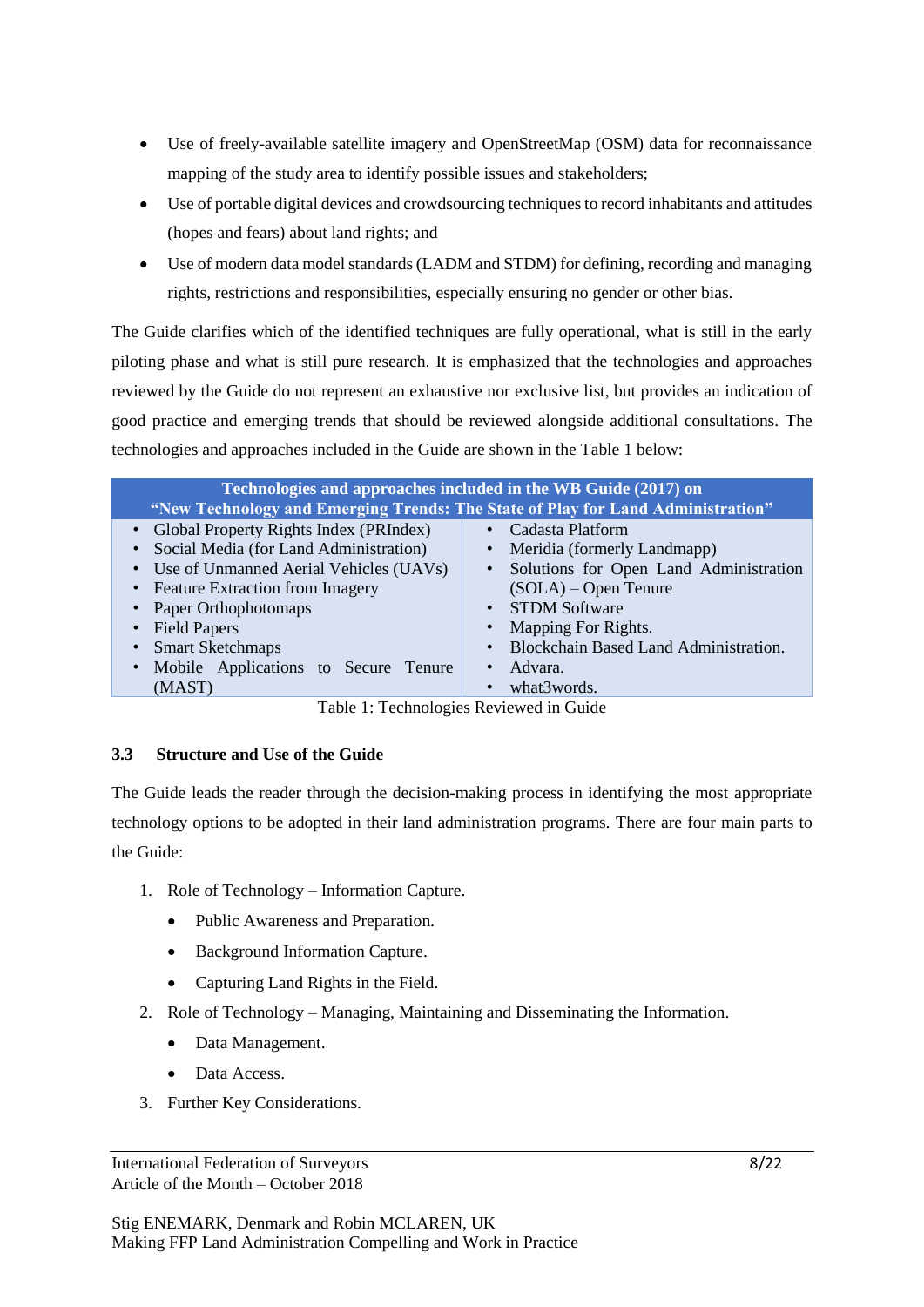- This section identifies additional considerations largely beyond the scope of technologies and approaches reviewed, including institutional and legal frameworks, capacity development and sustainability.
- 4. Appendices
	- Appendix A: Detailed descriptions of the new and emerging technology solutions.
	- Appendix B: Detailed discussion on key considerations to support choice and implementation of the technology solutions.

Sections 1 and 2 provide the following decision support structure:

- A short description on the land administration component processes covered by the selected section.
- A decision support diagram guiding the user through the key decisions.
- The main body of text then directly addresses key considerations and decisions to be made, referring to the corresponding existing and emerging technology/approach descriptions in Appendix A and additional 'key considerations' sections in Appendix B.
- Short case study examples provide experiences with applying the technologies.

The World Bank expects that the Guide will be instrumental in paving the way forward towards implementing sustainable and affordable land administration systems in developing countries, enabling security of tenure for all and effective management of land use and natural resources. This, in turn, will facilitate economic growth, social equity, and environmental sustainability.

# **4 EXPERIENCES IN IMPLEMENTING FFP LAND ADMINISTRATION AT THE COUNTRY LEVEL**

A well know example of implementing the FFP approach at country level is the project in Rwanda of demarcating and recording 10 million land parcels over five years for a cost of 6 USD parcel. This project was completed even before the FFP principles were launched by FIG and the World Bank (FIG/WB 2014). Currently the FFP approach is being implemented in countries such as Ethiopia and Mozambique. It should also be mentioned, that many eastern European countries used such flexible and low cost approaches in the 1990s when undergoing a transition from centrally planned to market based economies. However, the most recent experiences from Indonesia, Nepal and Uganda are presented below.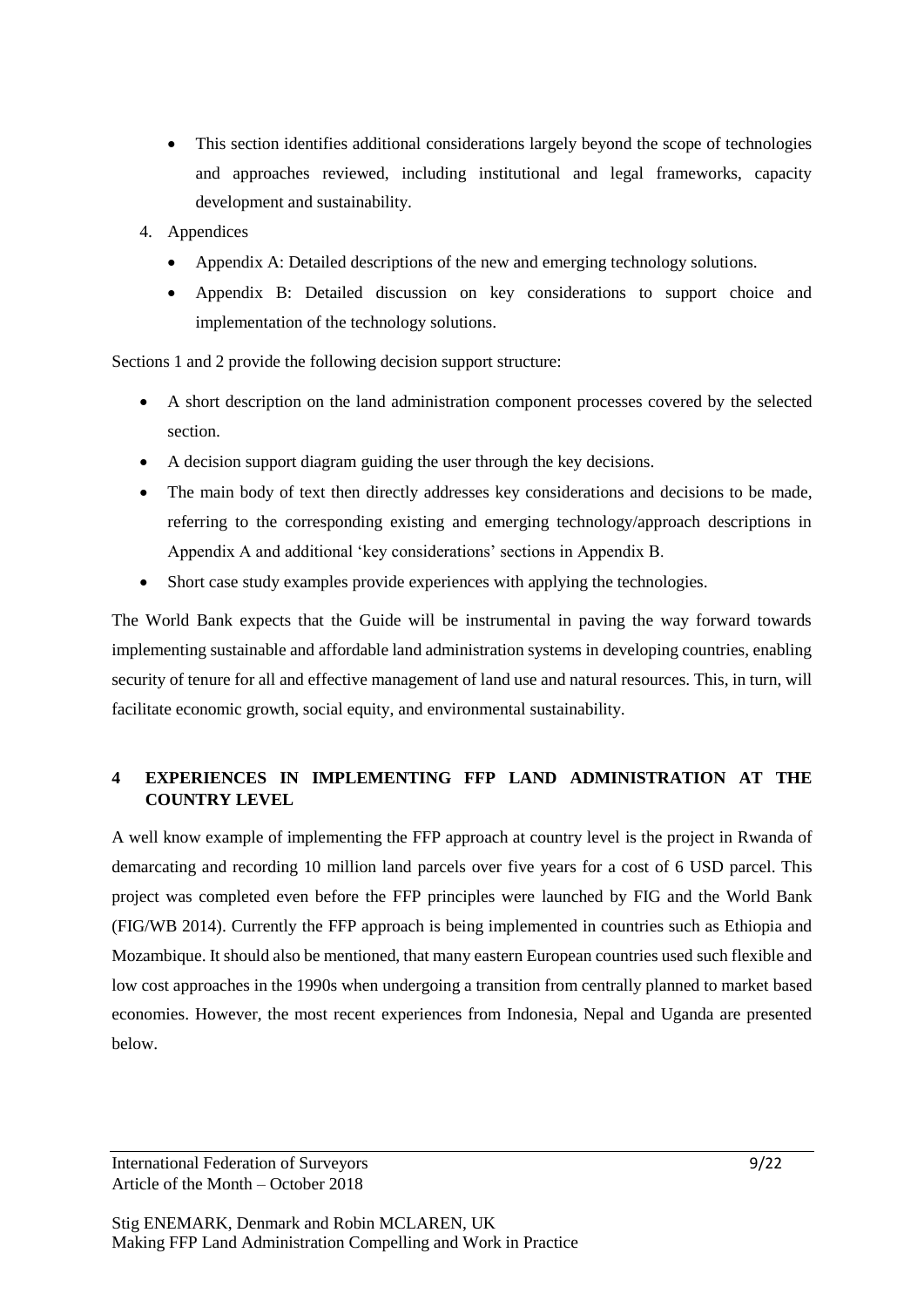### **4.1 Indonesia**

Indonesia is the world´s fourth most populated country with a land area close to 2 million km2 and a population of around 260 million people. It is estimated that Indonesia has about 120 million land parcels of which about one third are registered and only about half of these are spatially identified. About 3 million new parcels appear each year.

Land administration in Indonesia is divided between forestlands, administered by the Ministry of Environment and Forestry (MoEF), and non-forest lands, administered by the Ministry for Agrarian and Spatial Planning (BPN). This results in duplication of policy, legal and institutional frameworks, and precipitates unclear tenure arrangements and legal recognition. The dualism also contributes to the slow recognition of customary ("adat") communities' rights on land and hinders the government's ability to optimize land use and protect resources (World Bank, 2016).

The lack of a unified spatial framework has created multiple conflicts between communities and other land users (ibid). In response, the Government of Indonesia introduced the One Map Policy (OMP) as an effort to establish a unified, agreed-upon, reference set of geospatial data that inform decisionmaking at the national and sub-national levels. The current OMP methodology aims to produce 1:50,000 scale maps based on over 80 thematic datasets and with limited or no ground verification. However, in order to identify reliably the land use and occupancy at the district and village levels, the OMP also supports village boundaries mapping by district governments at a scale of 1:10,000 or larger upon need. Furthermore, the President has set a target for registering 5 million land parcels in 2017, 7 million in 2018 and 9 million in 2019. This target can only be achieved using a FFP approach, even though some resistance is voiced, especially from the National Land Agency (BPN). Some preliminary piloting has already taken place, e.g. in Gresik District, East Java, see Figure 4.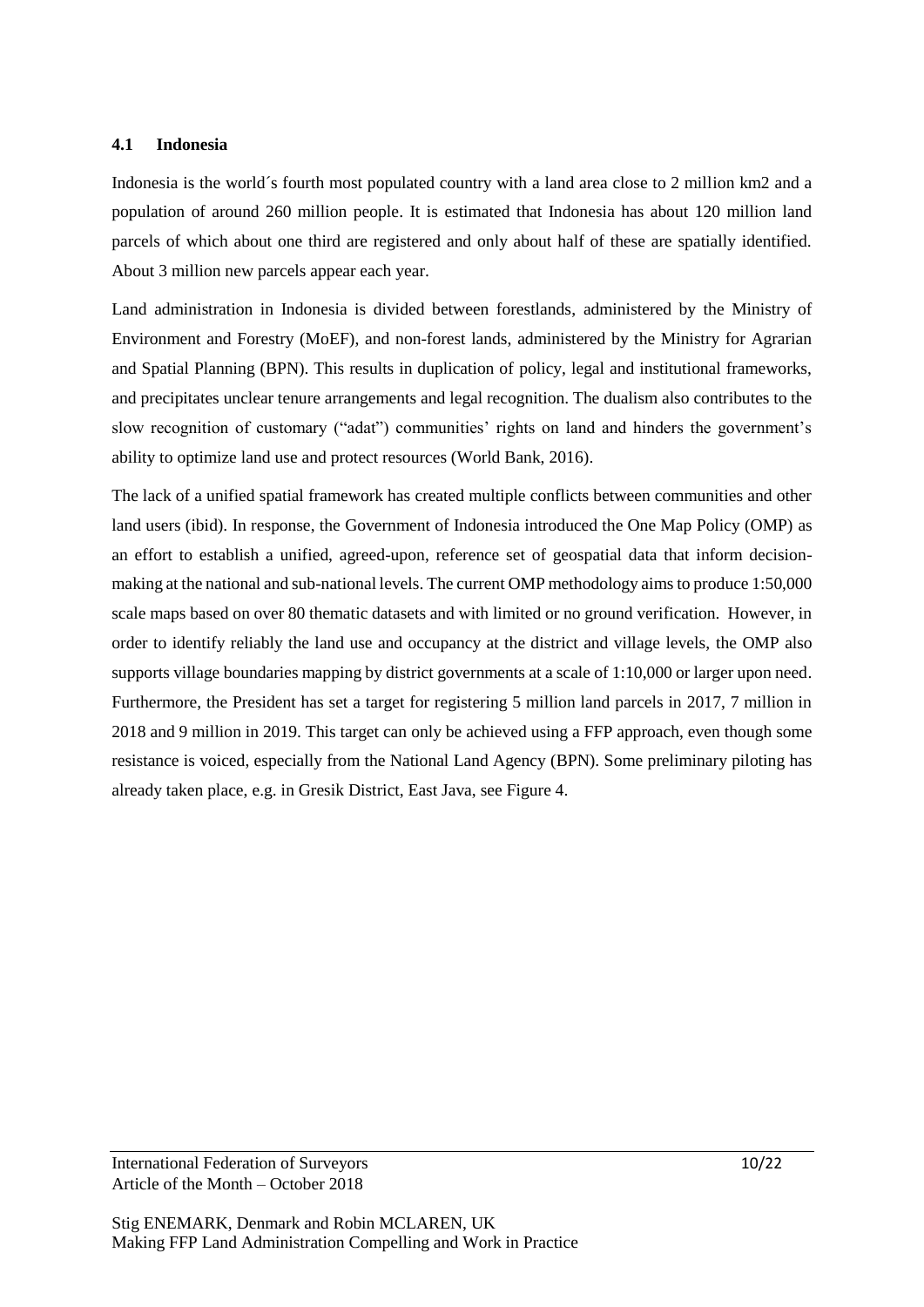

Figure 4. Example of demarcation of land parcels using high resolution imagery. Wotan Village, Gresik District, East Java Province, Indonesia (Source: Gresik District Land Office)

Experience from this kind of FFP piloting looks very promising, even though the legal & regulatory frameworks will have to be adjusted in order to allow for mandatory registration as part of the participatory process of boundary identification. Overall, the benefits of implementing the FFP approach can be summarised as shown in Table 2:

| <b>Current key issues:</b>                                                                                                                                                                                                                                                         | <b>FFP</b> solutions:                                                                                                                                                                                                                                                                         |
|------------------------------------------------------------------------------------------------------------------------------------------------------------------------------------------------------------------------------------------------------------------------------------|-----------------------------------------------------------------------------------------------------------------------------------------------------------------------------------------------------------------------------------------------------------------------------------------------|
| Sporadic registration with measurement<br>п<br>and boundary marking of individual<br>parcels.<br>Demands for accuracy of measurement<br>$\blacksquare$<br>and area.<br>Fragmented sectors for land tenure, land<br>value and land use.<br>Lack of capacity and land professionals. | Systematic registration with aerial<br>mapping and participatory land<br>adjudication.<br>• Visual boundaries and areas calculated<br>on the map<br>• Integrated land management based on<br>a one map policy.<br>• Use of locally trained land officers<br>acting as trusted intermediaries. |

Table 2. FFP transition process in Indonesia.

International Federation of Surveyors 11/22 Article of the Month – October 2018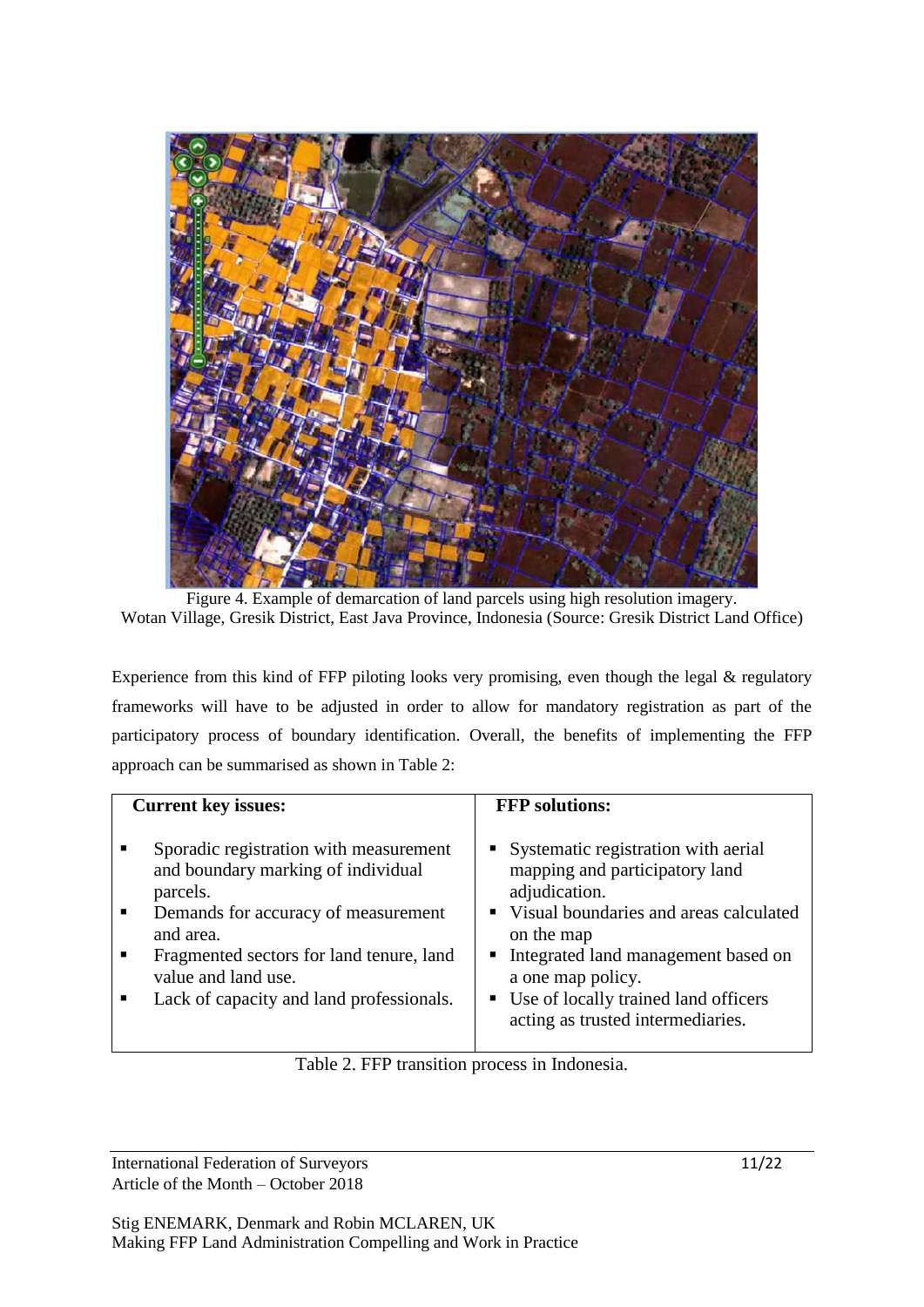The introduction of FFP land administration in Indonesia has primarily been led and imposed on the institutions by the President and driven by the priority land policy to introduce security of tenure to support economic development. However, success will depend on implementing institutional reform.

## **4.2 Nepal**

The (then) Ministry of Land Reform and Management has been working for a few years on developing a draft National Land Policy. This policy aims to address the various land administration and land reform issues that have remained unresolved and under discussion for quite a long time in Nepal.

In Nepal, almost 28% of the total land area is arable and only around 75 % of this is formally registered. The land administration system does not deal with non-statutory or informal land tenure. It is estimated that around 25% of the total arable land and settlements are outside the formal cadastre. This accounts for approximately 10 million parcels on the ground, including occupied land parcels that legally belong to either government, public or person/institution. This means that a significant amount of the Nepalese population is living in informality, without any spatial recognition and without security of tenure.

The recent events, such as the mega earthquake of 2015 and post disaster reconstruction and rehabilitation, the promulgation of a new Constitution, and post conflict peace and social rebuilding have ignited the need for developing a strategy for implementation of the National Land Policy in the changed context, see: [https://gltn.net/country-work/#nepal.](https://gltn.net/country-work/#nepal) The current Nepalese land administration system (LAS) only deals with the formal or statutory land tenure system, while there are three types of non-statutory land tenure in the society: non-formal, in-formal and encroachments, see Figure 5.



Figure 5. Tenure systems in Nepal (Source: Government of Nepal)

International Federation of Surveyors 12/22 Article of the Month – October 2018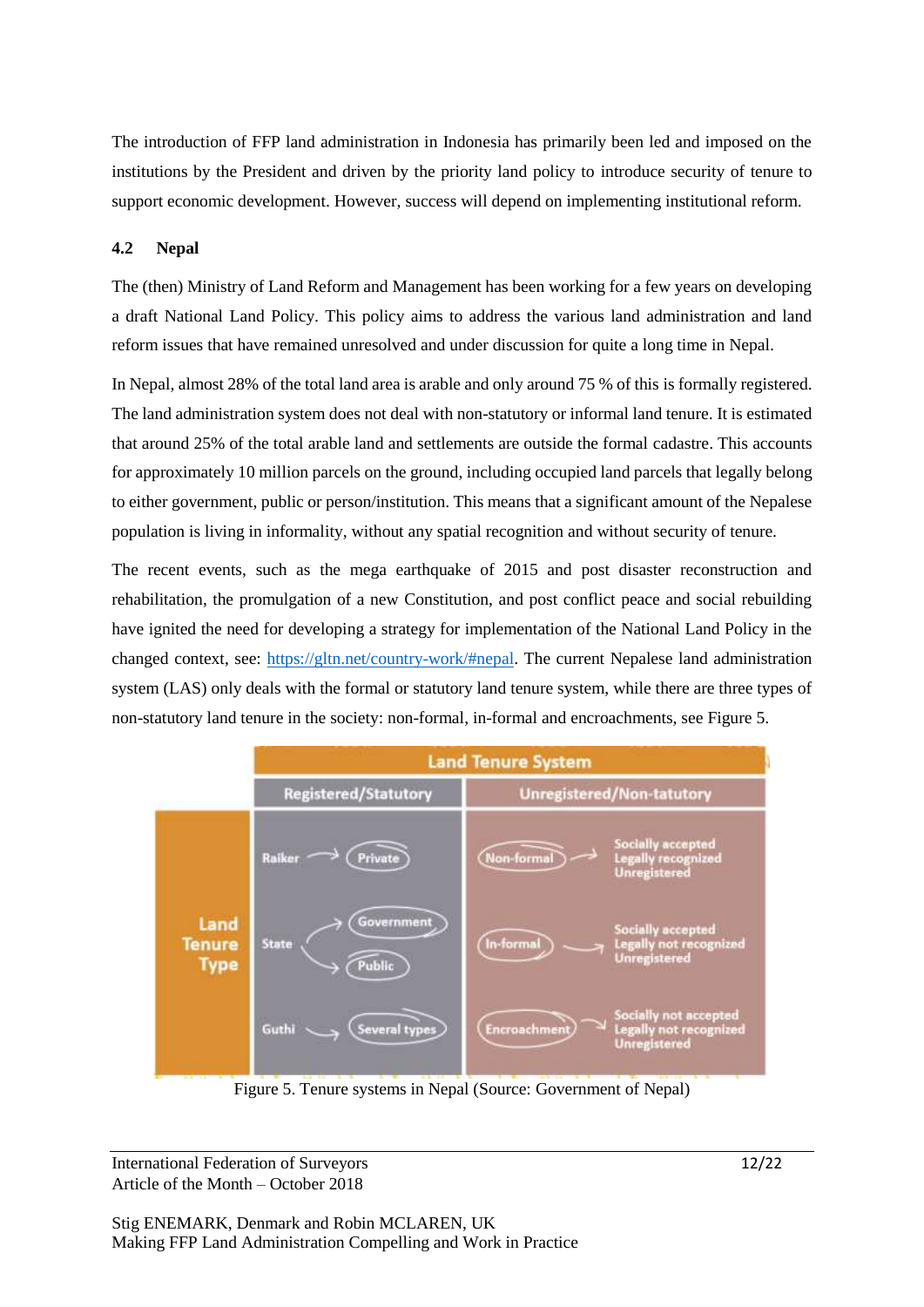It is recognized that because of unsecured tenure, the settlers hesitate to invest on the land to improve its productivity, and without investment, production cannot be increased. All these consequences show that the land under informal tenure is causing huge loss to the economy and the valuable land asset is dumped as "dead capital", see Figure 6.



Figure 6. "Land administration is about people"**.** This family in rural areas, about 20 km outside Kathmandu, has occupied a small farm for four generations without any security of tenure to enable investments and improvement of their livelihood (Photo: Enemark, 2018).

Therefore, it was decided, in cooperation with UN-Habitat/GLTN and Nepal civil society organisations, to develop an appropriate strategy for implementing the latest provisions made in the draft National Land Policy and the Constitution of Nepal. This should ensure social justice on the one hand, and on the other hand, lead to increased land productivity to support economic growth. The strategy document integrates the resulting FFP approach to land administration as a key solution to these problems.

The strategy is strongly supported by government, including Ministry of Agriculture, Land Management and the Survey Department. Also, civil society organisations such as Community Self Reliance Centre (CSRC) and the National Land Rights Forum (NLRF) are very supportive, while some reluctance is voiced by the professional land surveyors.

The draft strategy is currently (July 2018) under consideration and adoption at the Parliament in Nepal, including a timescale for implementation. The draft strategy document and an executive summary is available at: [https://gltn.net/home/download/full-report-fit-for-purpose-land-administration-a-country-](https://gltn.net/home/download/full-report-fit-for-purpose-land-administration-a-country-level-implementation-strategy-for-nepal/)

International Federation of Surveyors 13/22 Article of the Month – October 2018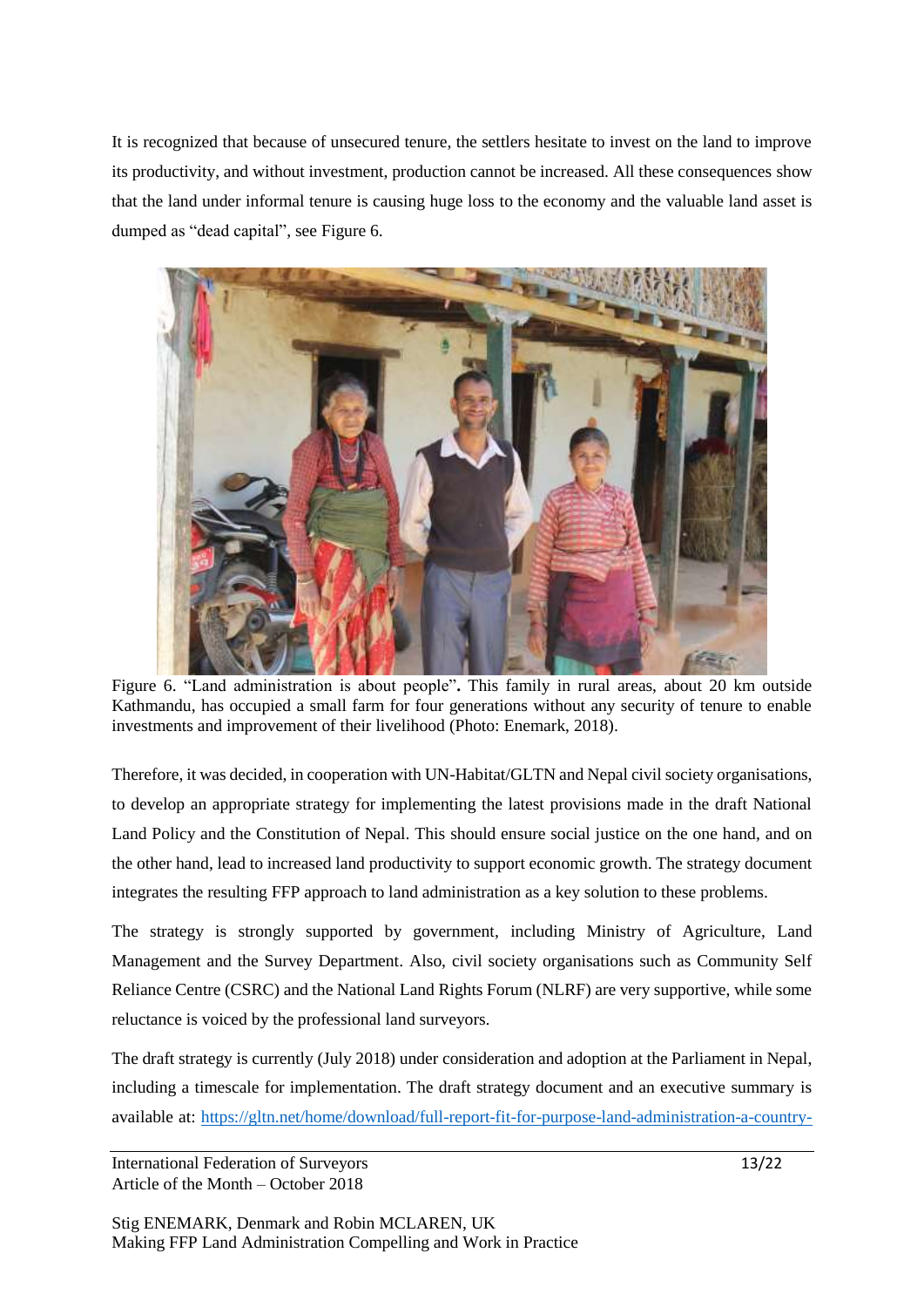[level-implementation-strategy-for-nepal/.](https://gltn.net/home/download/full-report-fit-for-purpose-land-administration-a-country-level-implementation-strategy-for-nepal/) A summary report can be found at: [https://gltn.net/download/summary-report-fit-for-purpose-land-administration-a-country-level](https://gltn.net/download/summary-report-fit-for-purpose-land-administration-a-country-level-implementation-strategy-for-nepal/)[implementation-strategy-for-nepal/](https://gltn.net/download/summary-report-fit-for-purpose-land-administration-a-country-level-implementation-strategy-for-nepal/) .

### **4.3 Uganda**

In Uganda, as in many Sub-Sahara African countries, colonial governments introduced land administration systems to deal with tenure insecurity. However, the tenure systems and procedures for legal recognition of tenure rights were not oriented to the context and realities of the African communities. The result is that even after independence, many countries have only managed to register less than 20% of their land.

The Constitution of the Republic of Uganda of 1995 (Chapter 15) vests land in the citizens of Uganda hence giving powers to citizens to own land privately as individuals, families or communities. The 1995 constitution maintained the Freehold and Leasehold tenure systems that were recognised under the colonial laws. Furthermore, the 1995 constitution re-introduced the Mailo Tenure system that is comparable to freehold, the difference being the recognition of rights of occupants categorised under the Land Act as bona fide or lawful. The constitution also recognised customary tenure for the first time making it possible for holders of customary rights in land to acquire legal documents. Customary tenure accounts for approximately 80% of land in Uganda see Figure 7.



Figure 7. Left: Uganda, with a population of 28.3 million and an area of 200.000 sq.km (excl. Lake Victoria waters), received independence 1961 after 70 years of British colonization. Middle: Land tenure in Uganda is divided between Native freehold 22% (grey), Mailo 28% (yellow) and Customary 50% (green). Right: Cadastral Information Branch Centres providing local access to reliable land information. Source. Government of Uganda.

International Federation of Surveyors 14/22 Even though the Uganda Land Laws allow for registration of Mailo (bona fide) titles and customary ownership (Certificate of Customary Occupancy) these opportunities are not enforced in practice. However, a number of recent pilot projects, carried out by donors and civil society organisations, have

Article of the Month – October 2018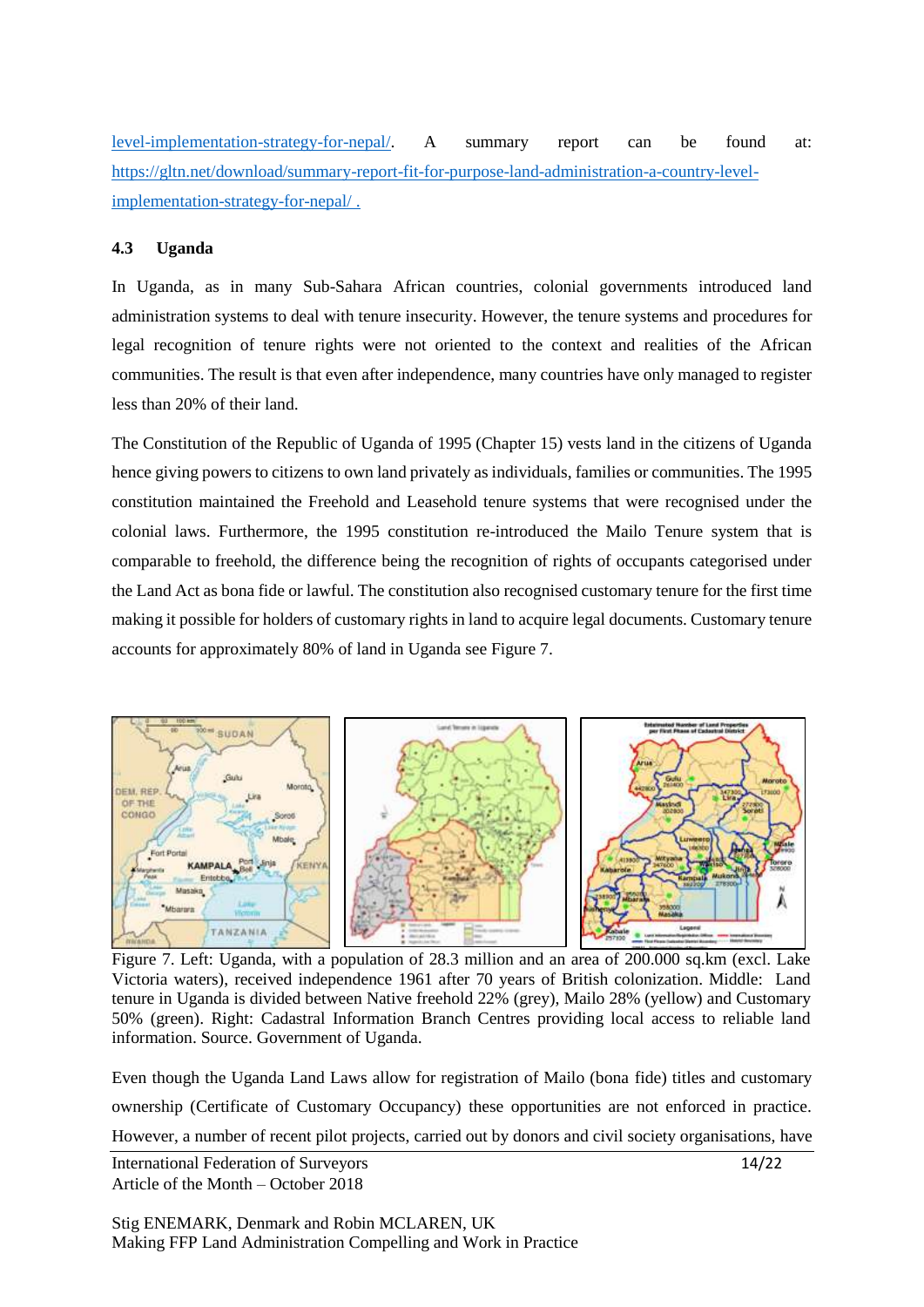introduced the FFP concept as a vehicle for efficient and effective systematic registration of land rights for the remaining about 20 million parcels currently outside the formal system. As the challenges are enormous and the capacity of land stakeholders limited, the Global Land Tool Network engages in Uganda to scale up pro-poor land interventions in order to contribute to the achievement of tenure security for all, see: [https://gltn.net/home/country-work/#uganda.](https://gltn.net/home/country-work/#uganda)



Figure 8. Left: Community people discussing the outcome of a pilot project for registering land rights in the Mailo district of Central Uganda. Right: A satellite imagery showing the mapped parcel boundaries as demarcated though a participatory process (Photo: Enemark, 2018).

The experiences of the pilot project are very promising and well-received by government as well as at the community level. Teams have been created, consisting a volunteer acting as locally trained land officer and two representatives from local government, to complete the parcel demarcation based on visual boundaries as shown on large-scale satellite imagery or captured in the field with hand held GPS. The Government of Uganda has now engaged with UN-Habitat/GLTN to develop a National Strategy for implementing a FFP approach to land administration. The aim is to register 20 million parcels within the next 10 years for a cost of around 10 USD per parcel. This base cost does not include further costs relate to institutional development, awareness raising and capacity development.

The draft strategy presents the FFP concept and an assessment of the current land administration system in terms of shortcomings and constraints of delivering secure tenure for all. The requirements for building the spatial, legal and institutional framework is then presented along with the crosscutting issues, such as capacity development and budgetary costs over a period of 10 years. The draft strategy was recently (August 2018) presented and discussed at a workshop with attendance of all the key stakeholders and the final version is expected by the end of September 2018 for further discussion and approval at Parliament level.

International Federation of Surveyors 15/22 Article of the Month – October 2018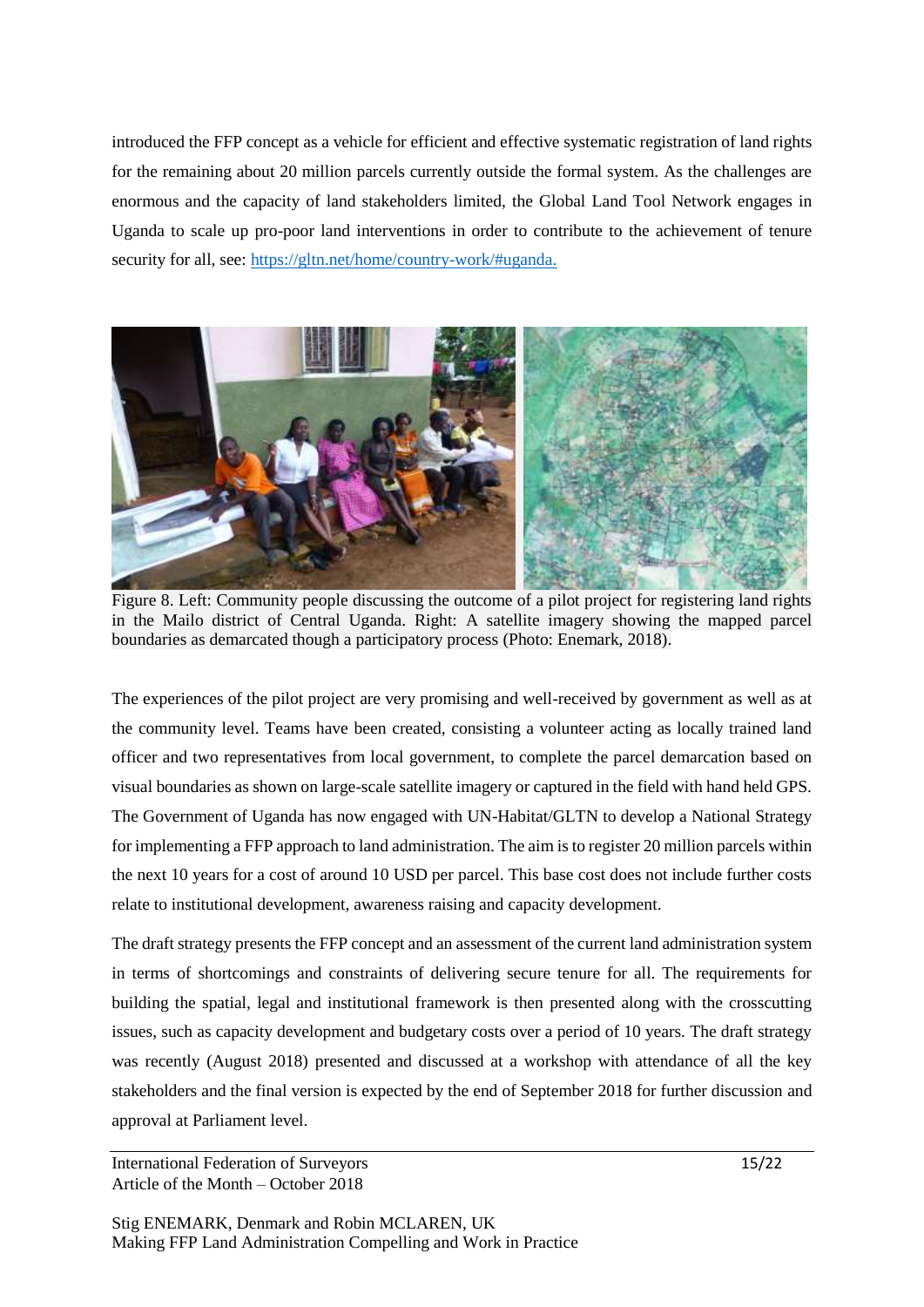The strategy is well supported at the Prime Minister level, parts of the ministry of Lands, Housing and Urban Development, and various civil society organisations. Some other stakeholder, such as private licensed surveyors still voice some reservations even though there is a growing understanding of relevance of replacing costly field surveys with simple positioning at a lower accuracy, supported by boundary corner plants. This also relates to understanding the benefits deriving from a new role as land professionals being the custodians of a countrywide land administration system. Overall, the case of Uganda is very interesting for testing the implementation of the FFP approach at a national scale.

#### **5 CONCLUDING REMARKS**

There is a consensus that governing the people to land relationship is at the heart of the 2030 global agenda. There is an urgent need to build simple and basic systems using a flexible and affordable approach to identify the way land is occupied and used, whether these land rights are legal or locally legitimate. The systems need to be simple and flexible in terms of spatial identification, legal regulations and institutional arrangements to meet the actual needs in society today and they can then be incrementally improved over time. Building such spatial, legal, and institutional frameworks will establish the link and trust between people and land. This is possible due to emerging, game changing technology developments that enable mapping and registration procedures to be undertaking at much simpler, cost efficient and participatory ways. In turn, this will enable the management and monitoring of improvements in meeting aims and objectives of adopted land policies as well as meeting the global agenda. The results of the current country implementations of FFP land administration happening worldwide will make this approach compelling and widely adopted. At last there will be a scalable land administration solution implemented across the globe to eliminate the scourge of insecurity of tenure. All land professionals need to embrace and fully support this approach.

#### **REFERENCES**

Enemark, S., McLaren, R. and Lemmen, C. (2016): (2016): Fit-For-Purpose Land Administration – Guiding Principles for Country Implementation. UN-Habitat / GLTN, Nairobi, 120 p. [https://unhabitat.org/books/fit-for-purpose-land-administration-guiding-principles-for-country](https://unhabitat.org/books/fit-for-purpose-land-administration-guiding-principles-for-country-implementation/)[implementation/](https://unhabitat.org/books/fit-for-purpose-land-administration-guiding-principles-for-country-implementation/)

FIG/WB (2014): Fit-for-Purpose Land Administration. FIG Publication No. 60. <http://www.fig.net/pub/figpub/index.htm>

UN (2014): The Millennium Development Goals Report 2014. <http://www.un.org/en/development/desa/publications/mdg-report-2014.html>

UN (2015): 2015 is the Time for Global Action.<http://www.un.org/sustainabledevelopment/>

UN (2017): The Sustainable Development Goals report 2017. <https://unstats.un.org/sdgs/report/2017/>

International Federation of Surveyors 16/22 Article of the Month – October 2018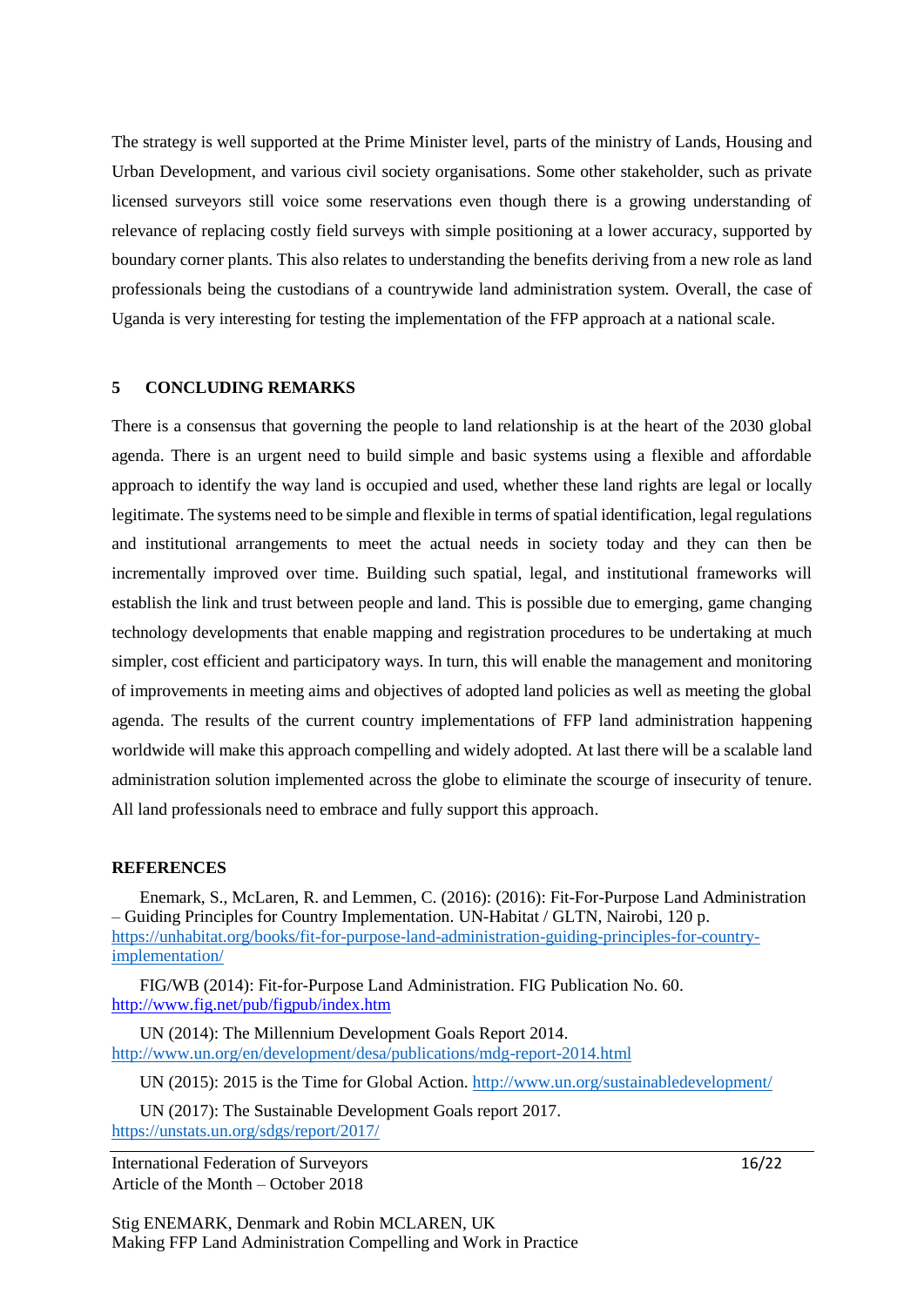UN-HABITAT/GLTN (2008): Secure Land Rights for All.

[https://www.responsibleagroinvestment.org/sites/responsibleagroinvestment.org/files/Secure%20land](https://www.responsibleagroinvestment.org/sites/responsibleagroinvestment.org/files/Secure%20land%20rights%20for%20all-UN%20HABITAT.pdf) [%20rights%20for%20all-UN%20HABITAT.pdf](https://www.responsibleagroinvestment.org/sites/responsibleagroinvestment.org/files/Secure%20land%20rights%20for%20all-UN%20HABITAT.pdf)

World Bank (2016): Terms of Reference for Technical Assistance and Capacity Development for the Program Preparation to Operationalize and Accelerate the One Map Policy.

World Bank (2017): 'New Technology and Emerging Trends: The State of Play for Land Administration'. Washington DC, USA.

[https://www.conftool.com/landandpoverty2018/index.php/14-07-McLaren-](https://www.conftool.com/landandpoverty2018/index.php/14-07-McLaren-186_ppt.pdf?page=downloadPaper&filename=14-07-McLaren-186_ppt.pdf&form_id=186&form_index=2&form_version=finalNUn)[186\\_ppt.pdf?page=downloadPaper&filename=14-07-McLaren-](https://www.conftool.com/landandpoverty2018/index.php/14-07-McLaren-186_ppt.pdf?page=downloadPaper&filename=14-07-McLaren-186_ppt.pdf&form_id=186&form_index=2&form_version=finalNUn)[186\\_ppt.pdf&form\\_id=186&form\\_index=2&form\\_version=finalNUn](https://www.conftool.com/landandpoverty2018/index.php/14-07-McLaren-186_ppt.pdf?page=downloadPaper&filename=14-07-McLaren-186_ppt.pdf&form_id=186&form_index=2&form_version=finalNUn) (2017(